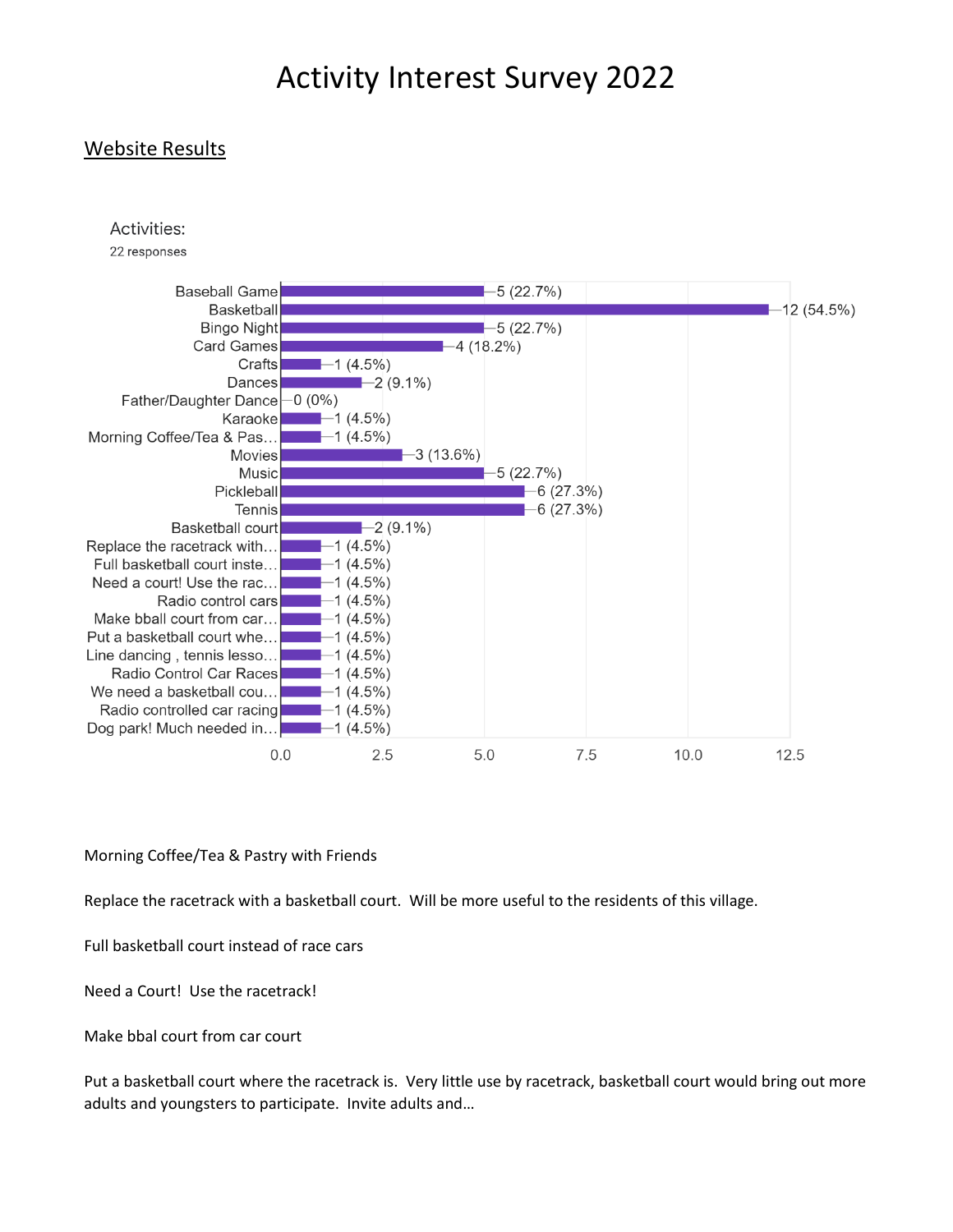Line dancing, tennis lessons, music jams, concerts in the park, book clubs for a variety of interests.

We need a basketball court for the kids & teens, use race cars area.



#### Computer or Smartphone Classes

## Date Night Drop Off/Babysitting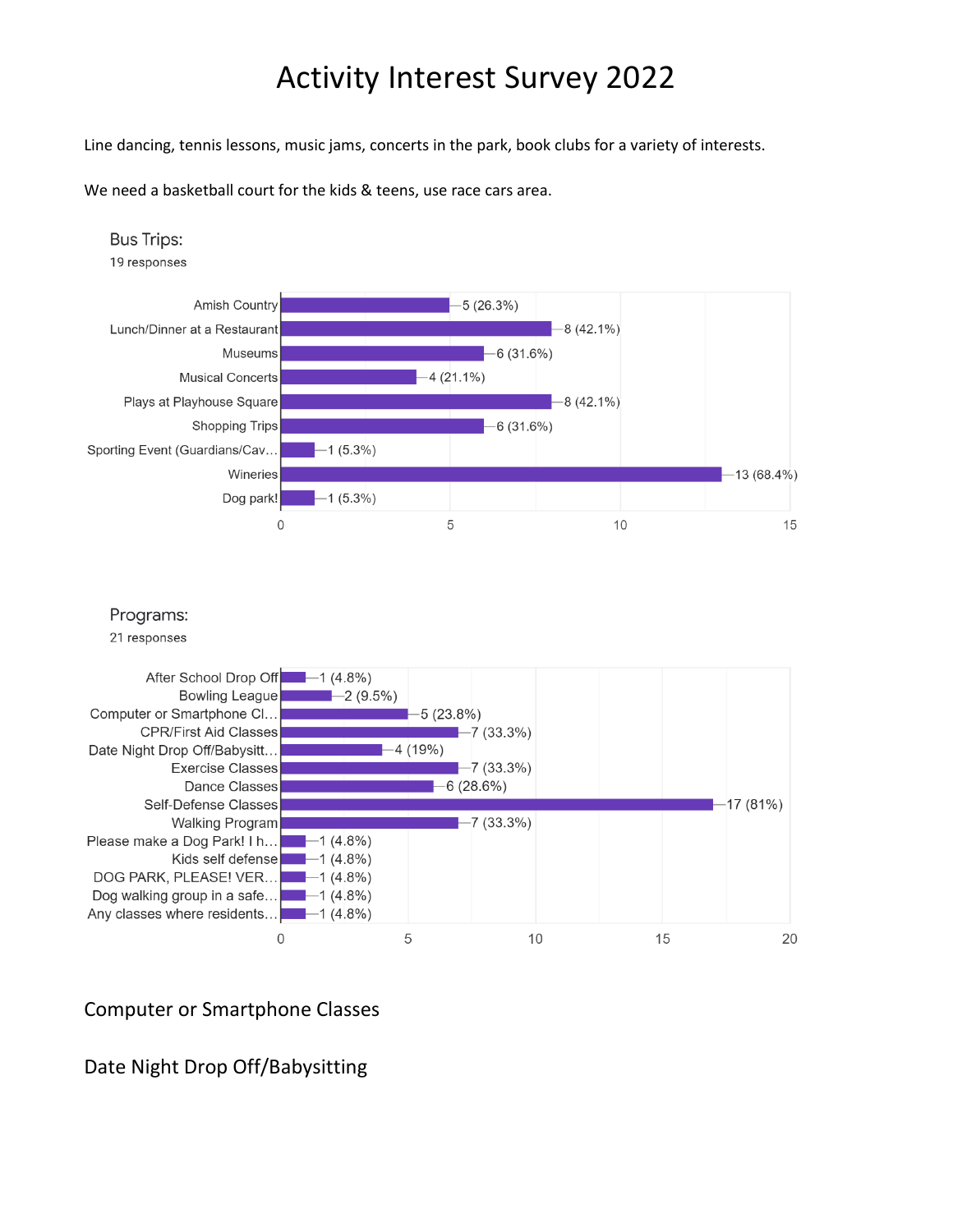Please make a Dog Park! I have several dogs and do not like walking on the streets with traffic.

Dog park please! Very much needed in this Village—No sidewalks

Dog walking group in a safe place.

**Special Events:** 20 responses

Any classes where residents would see the center as a great place to learn and meet neighbors.





Welcome new residents/meet & greet 9 (45%) Family day at the park 4 (20%) Block party at event center 4 (20%) Community Concerts in the park 2 (10%) Fresh food market 1 (5%)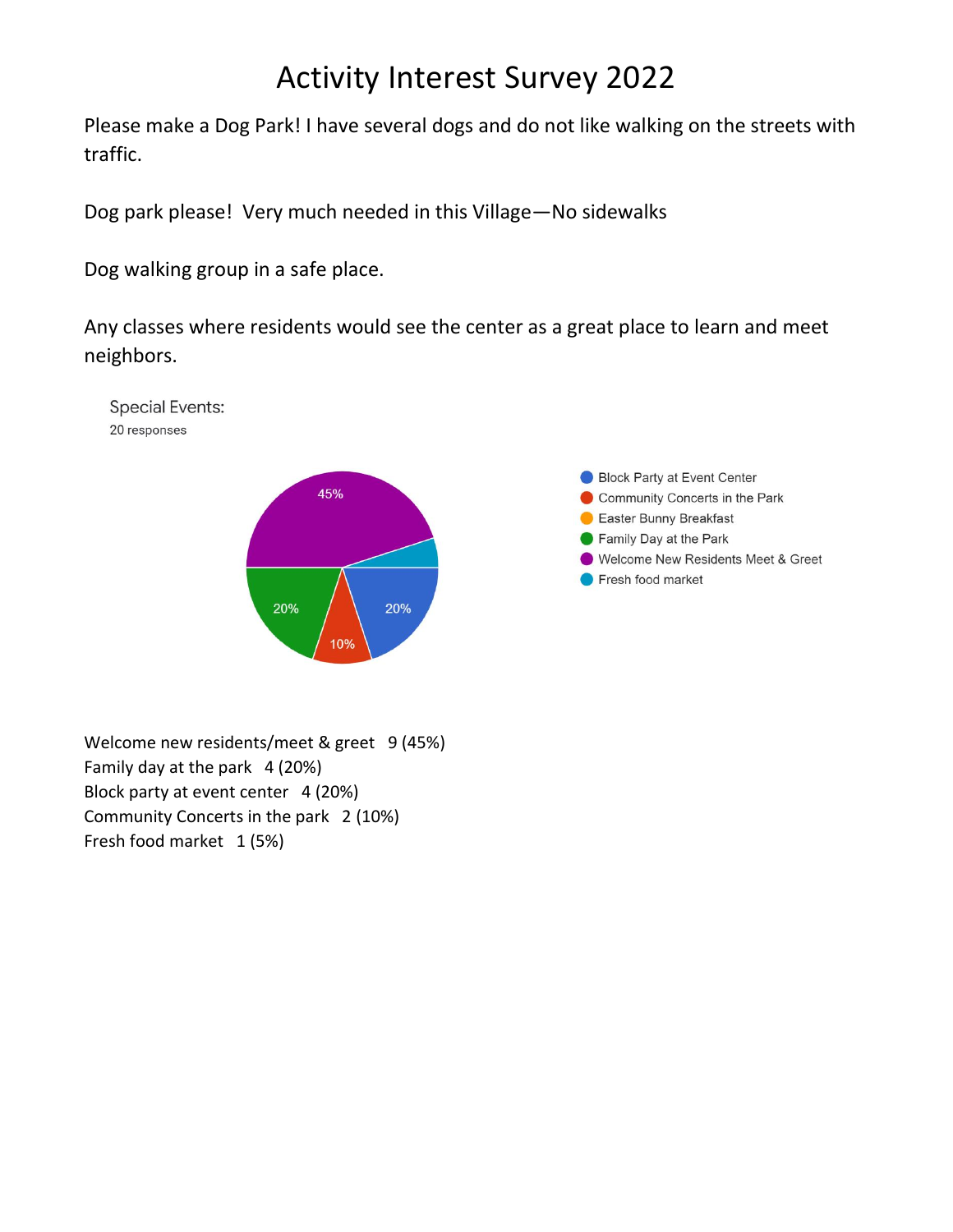#### **Activities:**

| 08 = Baseball / Basketball Game<br>$09$ = Baseball Game<br>17 = Basketball Game<br>$25 =$ BINGO Night<br>$08 =$ Card Games<br>$10 = Craths$<br>$03$ = Karaoke<br>16 = Morning Coffee & Pastry with Friends<br>$18 =$ Movies                                                                                                                                                                                         | $17 =$ Music<br>17 = Pickleball<br>$13 =$ Tennis<br>04 = Father/Daughter & Mother/Son Dance<br>03 = Other: Adult Dances/Couples Dance<br>$02 =$ Other: Pool/Billiards<br>16 = Other: Radio Control Cars<br>08 = Other: Dog Park: Safety issue walking dog<br>on streets/no sidewalks & lights<br>$03 =$ Other: Use Racetrack for B-ball Courts                                                                                             |
|---------------------------------------------------------------------------------------------------------------------------------------------------------------------------------------------------------------------------------------------------------------------------------------------------------------------------------------------------------------------------------------------------------------------|--------------------------------------------------------------------------------------------------------------------------------------------------------------------------------------------------------------------------------------------------------------------------------------------------------------------------------------------------------------------------------------------------------------------------------------------|
| <b>Bus Trips:</b>                                                                                                                                                                                                                                                                                                                                                                                                   |                                                                                                                                                                                                                                                                                                                                                                                                                                            |
| $20 =$ Amish Country<br>23 = Lunch/Dinner at a Restaurant<br>22 = Museums/Art Museum<br>17 = Musical Concerts<br>22 = Plays at Playhouse Square<br>$11 =$ Shopping trips<br>08 = Sport Event (Guardians, CAVS, Browns)                                                                                                                                                                                              | $24$ = Wineries<br>$02 =$ Other: Casinos<br>$01 =$ Other: Look at Autumn Leaves<br>$01 =$ Other: Plays at Community Theaters<br>$01 =$ Other: Metro Park Zoo / Craft Shows<br>$02 =$ Other: Do not like bus – want new bus                                                                                                                                                                                                                 |
| Programs:                                                                                                                                                                                                                                                                                                                                                                                                           |                                                                                                                                                                                                                                                                                                                                                                                                                                            |
| 07 = After School Drop Off<br>$09 =$ Bowling League<br>15 = Computer or Smartphone Classes<br>15 = CPR/First Aid Classes<br>11 = Date Night Drop Off/Babysitting<br>35 = Exercise or Dance/Line Dance Classes<br>02 = Photography Classes<br>$28$ = Self-Defense Classes<br>14 = Walking Program<br>$11 =$ Other: Line Dance Classes<br>$02 =$ Other: Radio Control Class for Kids<br>$01 =$ Other: Finance Classes | $01 =$ Other: Shuffleboard<br>$01 =$ Other: Local Brownies<br>$01 =$ Other: Pot Luck/Recipe Sharing<br>$01 =$ Other: Chess<br>$01 =$ Other: Kids Club<br>$01 =$ Other: Mulch Drop Off for Residents<br>$01 =$ Other: Archery Training<br>$01 =$ Other: Kids Music Classes<br>$01 =$ Other: Music Jams<br>$01 =$ Other: Monthly Resident Dinners<br>$01 =$ Other: Lecture Series with Library<br>02 = Other: Painting / Art / Craft Classes |
| <b>Special Events:</b>                                                                                                                                                                                                                                                                                                                                                                                              |                                                                                                                                                                                                                                                                                                                                                                                                                                            |
| 16 = Block Party at Event Center<br>34 = Community Concerts in The Park<br>11 = Easter Bunny Breakfast<br>14 = Fall Fest / Haunted Hayride<br>18 = Family Day at The Park                                                                                                                                                                                                                                           | 17 = Tree Lighting/Holiday Fest<br>22 = Welcome New Residents Meet & Greet<br>$03 =$ Other: Community Day<br>$01 =$ Other: Pet/Kids Parade<br>$01 =$ Other: Guest Speakers                                                                                                                                                                                                                                                                 |

01 = **Other:** Food & Blanket Drives

- 18 = Family Day at The Park 17 = Halloween Party
- 
- ad (1414) <sup>01</sup> **OH 4414 OH 44146 CHRIGGE CHRIGGE CHRIGGE CHRIGGE CHRIGGE CHRIGGE CHRIGGE CHRIGGE CHRIGGE CHRIGGE CHRIGGE CHRIGGE CHRIGGE CHRIGGE CHRIGGE CHRIGGE CHRIGGE CHRIGGE CHR** 16 = Santa Delivery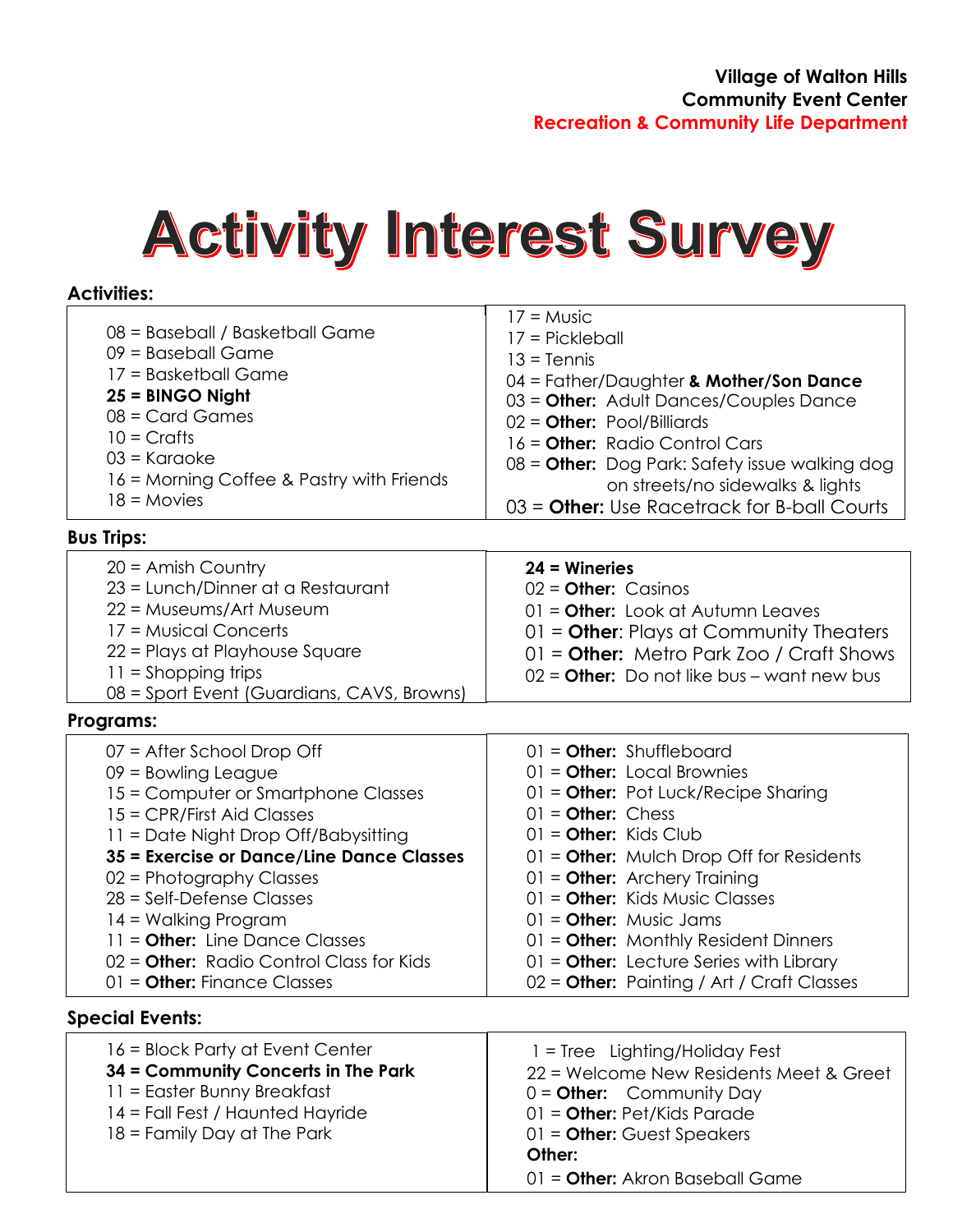Written survey responses = 64

Website survey responses = 22

Total survey responses = 86

#### **Activities:**

| 40 Basketball                           | 12 Card Games                         |
|-----------------------------------------|---------------------------------------|
| 30 Bingo                                | 12 Dog Park                           |
| 23 Music                                | 11 Crafts                             |
| 23 Pickleball                           | 08 Baseball/Basketball Game           |
| 21 Radio Control Cars                   | 05 Adult Dances/Couples Dances        |
| 21 Movies                               | 04 Father/Daughter & Mother/Son Dance |
| 20 Tennis                               | 04 Karaoke                            |
| 17 Morning Coffee & Pastry with Friends | 02 Pool/Billiards                     |
| 14 Baseball Game                        |                                       |

#### **Bus Trips:**

| 37 Wineries                     | 17 Shopping trips                      |
|---------------------------------|----------------------------------------|
| 31 Lunch/Dinner at a Restaurant | 09 Sport Event/Guardians, CAVS, Browns |
| 30 Plays at Playhouse Square    | 02 Casinos                             |
| 28 Museums/Art Museum           | 01 Look at Autumn Leaves               |
| 25 Amish Country                | 11 Plays at Community Theaters         |
| 21 Musical Concerts             | 01 Metro Park Zoo/ Craft Shows         |

\* 02 Do not like bus - Want new bus

#### **Programs:**

| 60 Exercise/Dance/Line Dance Classes | 01 Local Brownies               |
|--------------------------------------|---------------------------------|
| 45 Self-Defense Classes              | 01 Pot Luck/Recipe Sharing      |
| 22 CPR/First Aid Classes             | 01 Chess                        |
| 21 Walking Program                   | 01 Kids Club                    |
| 20 Computer or Smartphone Classes    | 01 Mulch Drop Off for Residents |
| 15 Date Night Drop Off/Babysitting   | 01 Archery Training             |
| 11 Bowling League                    | 01 Kids Music Classes           |
| 08 After School Drop Off             | <b>Music Jams</b><br>01         |
| 02 Painting/Art/Craft Class          | 01 Monthly Resident Dinners     |
| 01 Finance Classes                   | 01 Lecture Series with Library  |
| 02 Photography Classes               |                                 |
| 01 Shuffleboard                      |                                 |